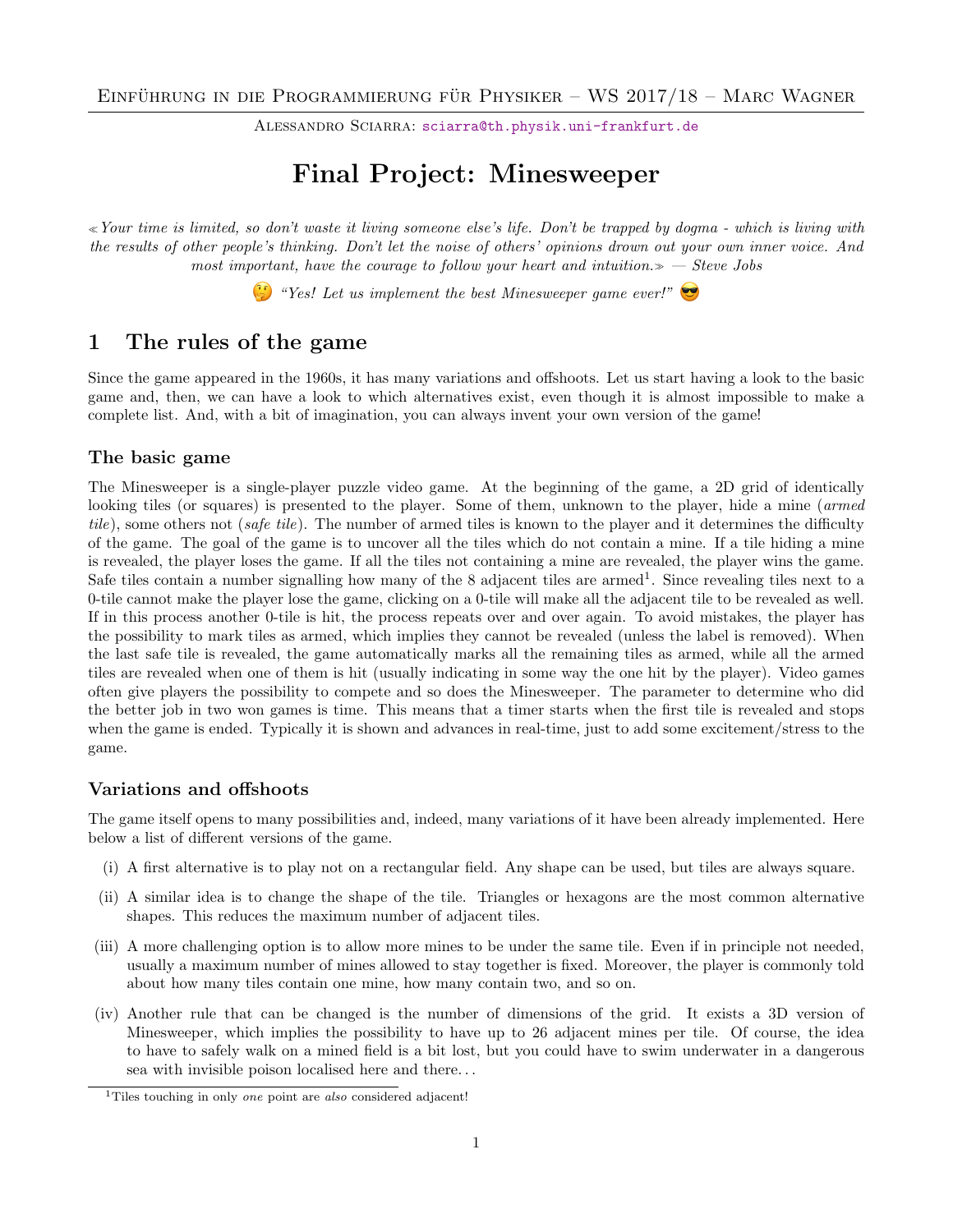- (v) Staying closer to the basic game, it is possible to impose periodic boundary conditions. This implies that all tiles have the same number of adjacent tiles and it forces the player to pay more attention close to the borders.
- <span id="page-1-2"></span>(vi) If you think about (or if you played the game), you will probably realise that it can happen to have to risk. In principle the first choice always contains a non-zero probability to loose the game. A first variation of the original game is to rule out this possibility.
- (vii) A much more trickier alternative is to rule out luck from the game. In this case, at no stage in the game, the player could loose because of bad luck. Said differently, the game will ensure that the entire grid can be fully deduced starting from the initial open space.

Clearly, some of the variants can be combined to make the game more interesting, or new ones could be introduced<sup>[2](#page-1-0)</sup>. Another aspect, which is not really a variant of the game but rather a help for the user, consists in allowing the player to reveal again an already revealed tile. This will make the game uncover all the adjacent unrevealed and not-marked-as-armed tiles, but, potentially, it can as well make the player loose. A safer variation of this idea is to reveal all the adjacent tiles *only if* as many adjacent tiles as the number of the chosen tile are marked as armed. It could be done iteratively by the game also on the tiles that are revealed after a tile has been chosen (as a cascade effect).

# <span id="page-1-1"></span>2 Implementing the basic game

Playing a game can be challenging, but often implementing a game is even more challenging. The first part of this project is to implement a basic version of the basic game, which is played within the terminal. The idea is to get the grid displayed and to enter the coordinate of the tile we want to reveal. If we neither win nor loose, we get the grid displayed again and we are asked again for new coordinates. To play the game in this way, some notation is needed and it is summarised in the following table.

| Displayed tile  |                                  |                                                                             |
|-----------------|----------------------------------|-----------------------------------------------------------------------------|
| PROJECT START   | FINAL                            | Description                                                                 |
| Q               |                                  | An unrevealed tile.                                                         |
| A               |                                  | An unrevealed tile marked as armed.                                         |
| $\ast$          |                                  | A revealed mine.                                                            |
| L               |                                  | The tile which made the player loose.                                       |
| W               |                                  | Revealed mine when the game was won.                                        |
| 0               |                                  | A revealed tile with no adjacent mine.                                      |
| 1 2 3 4<br>5678 | $1 \t2 \t3 \t4$<br>5.<br>-8<br>6 | A revealed tile with as many adjacent<br>$mine(s)$ as the number indicates. |

As the left two columns explicitly show, in the first phase of the development, we will not care about colours. Also the possibility to mark a tile as armed (A) or to highlight mines at the end of the game can be added later. This means that at the beginning a tile can either contain a digit,  $a * \text{ or } a \text{ } \text{\&}$ .

### Designing the code

The design phase is crucial to have a good code, which is then easy to extend. This is the main reason why you are guided quite in detail. Everything here is only a suggestion that you are highly encouraged to follow, but you may do it differently if you have a reason to do so. A possible approach to the problem of implementing the Minesweeper game is having two grid variables, one board and one mask. The former contains the grid as it has to appear if all the tiles were revealed, while the latter keeps track of what is shown to the player. Generally, only the mask is printed to the screen, while the board is used internally to reveal tiles and implement the logic of the game. Some blocks of functionality have to somehow exist in the code. Let us briefly discuss what they should do.

<span id="page-1-0"></span><sup>2</sup>There are, e.g., also multi-player versions of the game, but this goes beyond the scope of the project.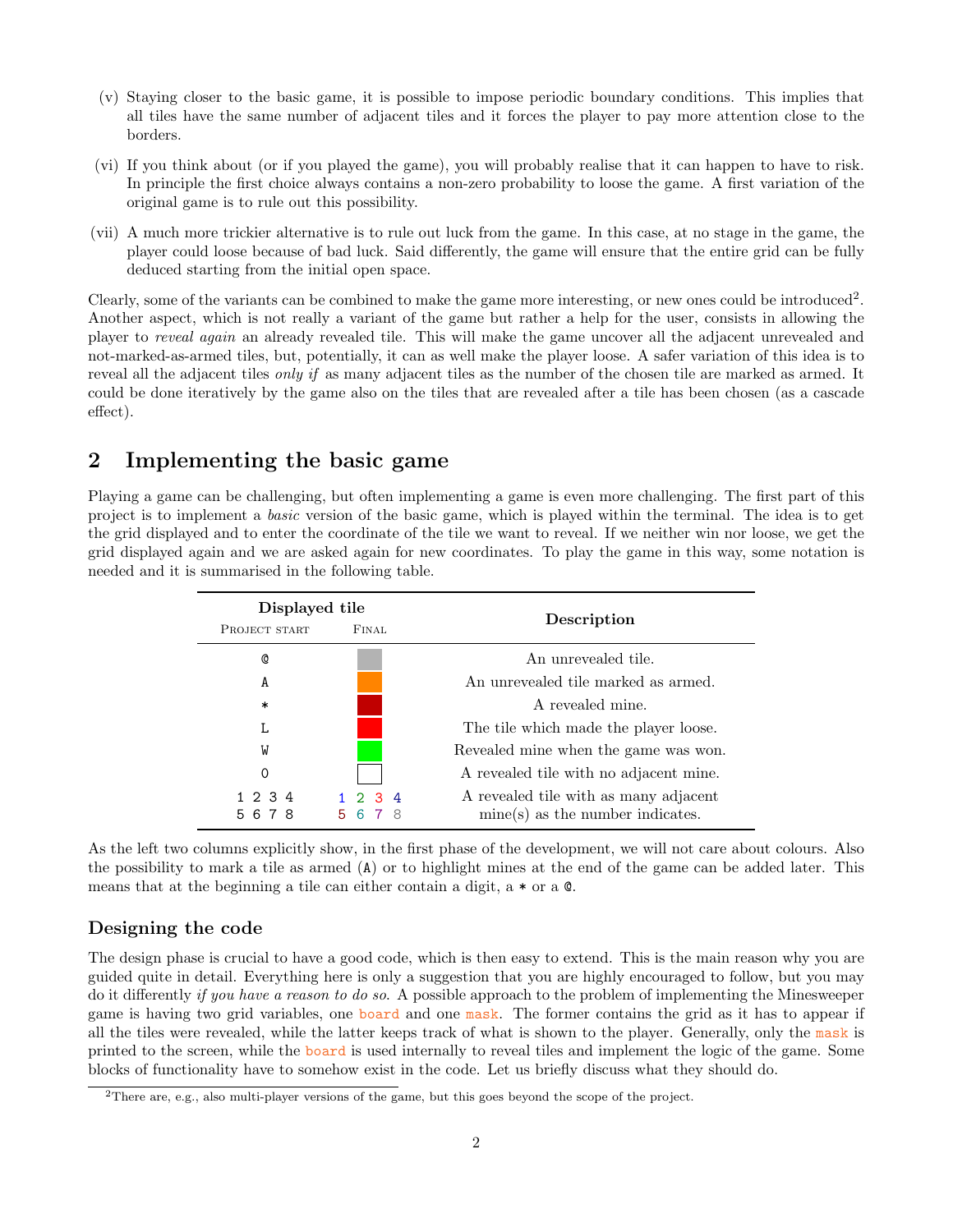At the beginning of the game, the dimensions of the grid as well as the difficulty (i.e. the number of mines) should be set. You can either propose levels of difficulty to the player and ask him to select one, or you could ask the player to choose both the size of the grid and the number of mines. In the second case, some checks are mandatory. Even if you could be tempted to do it with printf and scanf, you should provide command line options to allow the player setting the parameters when the game is launched. For example, to play on a 10 times 12 grid with 24 mines, it should be enough to execute the game as

./minesweeper -r 10 -c 12 -m 24

where the order of the options should not matter. Have a look to the getopt function<sup>[3](#page-2-0)</sup> contained in the unistd.h library and to [some examples](https://www.gnu.org/software/libc/manual/html_node/Getopt.html#Getopt)<sup>[4](#page-2-1)</sup>. Which other options could be useful?

 Some tools to print the grid to the standard output are needed. You must consider how to structure your output, but it should probably look like the following one (at the beginning of the game)



or the same with @ instead of . You could also set up some fancy way of saying to the user that the game was won or lost. What about [this?](http://patorjk.com/software/taag/#p=display&f=Graffiti&t=Type)



- You should set up a timer to tell the player about her/his performance. It is enough to update it together with the update of the grid. Where and how is it better to print the timer? It would be nice for the player to keep under control the total number of mines and how many tiles were set as armed.
- One important part of your code will deal with the mask and board initialisation. After memory is correctly allocated<sup>[5](#page-2-2)</sup>, you have to fill them properly before letting the game start. The mask setup is straightforward, just fill it with (ot  $\circ$  at the beginning). For the board, some more work is required. There you have to distribute the mines randomly and you need to put in each square which does not contain a mine the number of adjacent mines. Remember that, fixed the size of the field and the number of mines, not all the games should be the same!
- The probably most challenging part is the implementation of the logic needed to reveal tiles. Here, you will need some functionality to modify the mask according to the user input and the content of the **board** as well as some handling of the state of the game. In particular, you need to consider that, after having revealed a tile, the game could be ended because the player either won or lost. The cascade mechanisms to reveal tiles next to any without adjacent mines or next to an already revealed tile also belong to this block of functionality.

<span id="page-2-0"></span><sup>3</sup>This is only a possibility and you are free to implement the command line option parser yourself.

<span id="page-2-1"></span><sup>&</sup>lt;sup>4</sup>In the whole document, all the text coloured in Plum hides clickable links to useful web pages.

<span id="page-2-2"></span><sup>&</sup>lt;sup>5</sup>And do not forget to free it when the program terminates!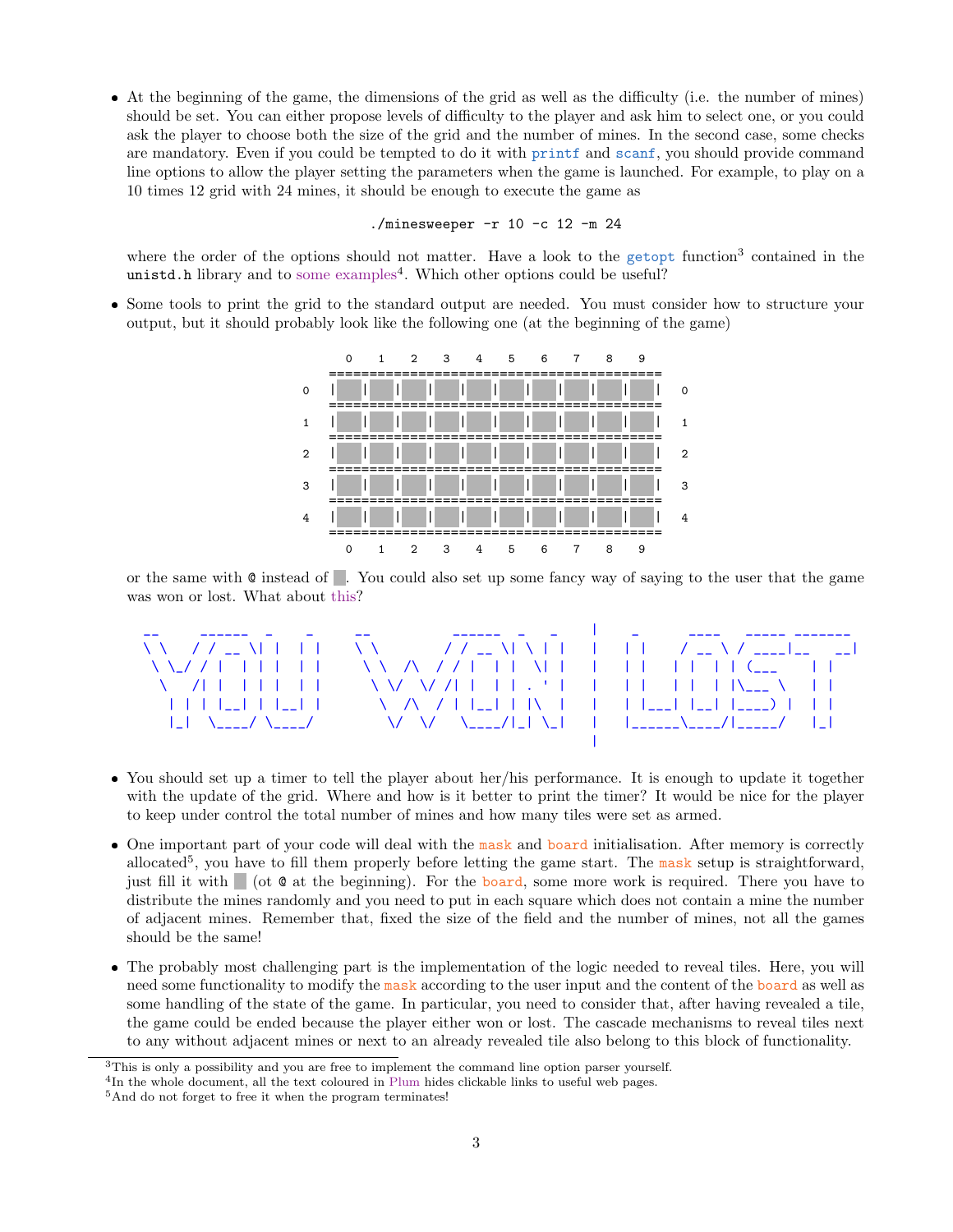- At each step of the game, you need to parse the user input, i.e. the coordinates to reveal a tile and, later in the project, an action to be performed. Revealing a tile, is the only possibility for the player in the first implemented version of the game, but then she/he should be able to mark a tile as armed and to disarm it. A nice way to handle these different actions is to ask the user to insert an action  $(r, a, d, h, q$  respectively to reveal, arm or disarm a tile, to get help or to quit), optionally followed by coordinates (e.g.  $r \circ \sigma$  to reveal the tile in the upper left corner).
- Remaining tools you will probably need are some mechanism to check if the game is finished and some aesthetics. For example, you should think about how to allow the user to mark a tile as armed and also implement the colours as showed before. Do not forget that when the game is won or lost you need to modify once more the mask and display it to the user, giving the information about the outcome of the game, too.



Not necessary to say it, some functionality to debug and test your code are also mandatory!

### Thinking about functions signature

So far we spoke in quite general terms about which functionality needs to be implemented, but you could still wonder about how to organise your code in a reasonable way. To implement the basic game, you will not need some particularly involved structure and a set of functions together with a new data type to encapsulate the grids will probably be enough. Here in the following you can find some suggestions. However, consider that this is neither a complete list, nor a unique way to proceed to get a solution. If you have a reason to do something different, feel free to do so, but be ready to explain why you decided in that way.

```
typedef struct Minesweeper {
    unsigned short int nRows ;
    unsigned short int nCols ; /* ************************************** */
    unsigned short int nMines; \quadNew data type to encapsulate the grids */
    /* grid_type */ ** mask ; /* ************************************** */
    /* grid_type */ ** board ;
} Minesweeper ;
```
There must exist one and only one Minesweeper variable in your program. Ideally, global variables [should be](https://stackoverflow.com/a/485020) [avoided](https://stackoverflow.com/a/485020) and your Minesweeper variable should be passed around to functions. Since the grid can be potentially kind of large, it is better to copy around to function a pointer to a Minesweeper variable. If you feel particularly unconformable in doing so, you can have a Minesweeper *global* variable, but be ready to explain how would have you done to pass it around.

```
// Printing tools
void PrintHeader (\frac{1}{\cdot} \cdot \cdot \cdot \cdot));
void PrintLine (/*...*/);
void SetStringToBePrint (\frac{1}{\cdot} \dots \cdot \frac{1}{\cdot}); \frac{1}{\cdot} (*)
void PrintGrid (/*...*/);
void YouLost (void);
void YouWon (void);
// Setup Minesweeper
Minesweeper ResetMinesweeper (void);
```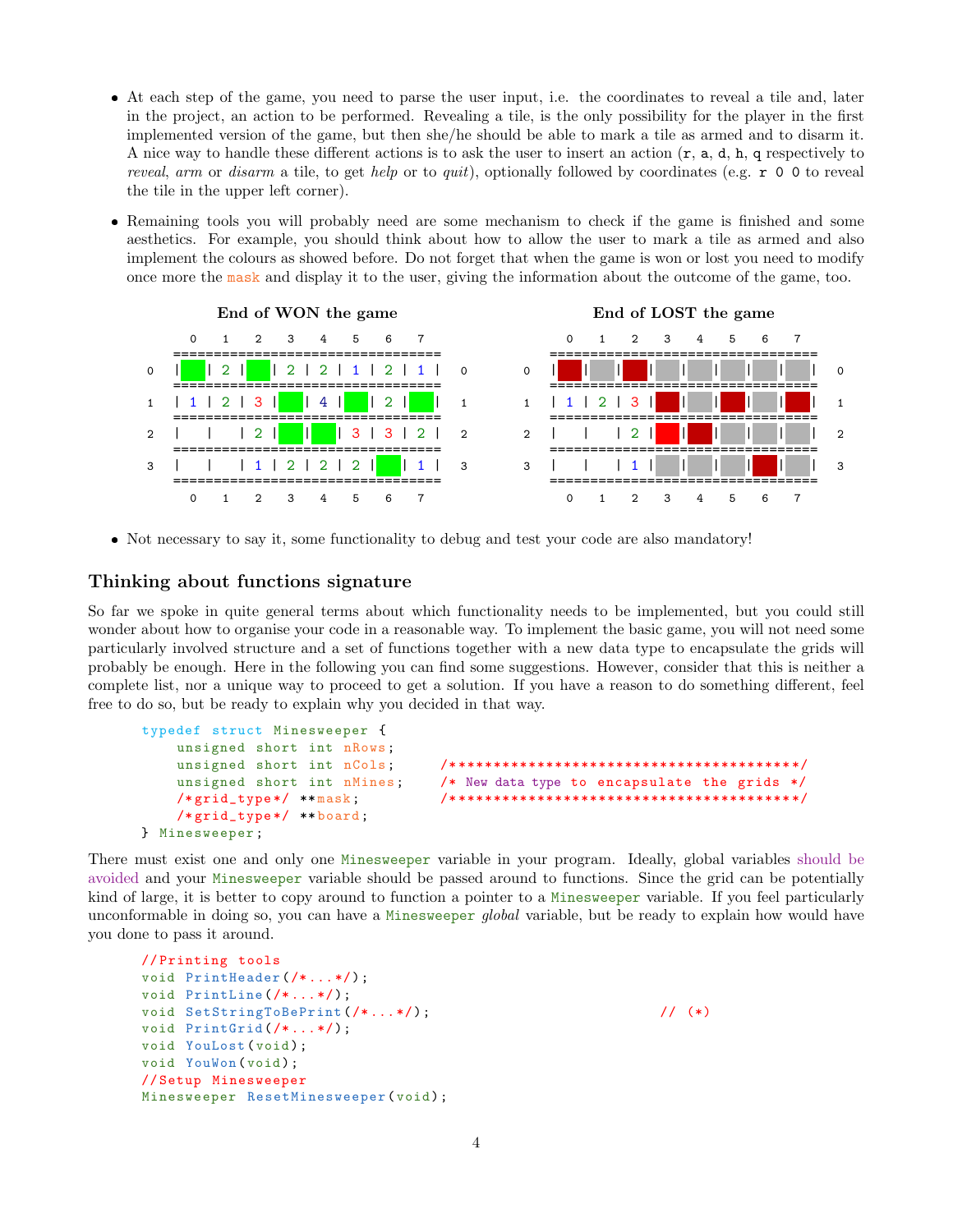```
void AllocateMemory (\nmid \cdot \ldots \cdot \nmid);
void FreeMemory (\nmid \cdot, \ldots \cdot \nmid);
unsigned short int DrawRandomNumberBetweenZeroAnd (unsigned short int);
bool IsSiteInsideTheGrid (/* ... */) ;
void PutMinesOnBoard (/*...*/);
void FillBoardWhithMineAdjacentNumbers (/* ... */) ;
void InitBoard (/*...*/);
void InitMask (\nmid \cdot \ldots \cdot \mid \cdot) ;
void InitMinesweeper (/* ... */) ;
// Revealing tools
void RevealTilesFromEmptyOneOpeningFullSpace(/*...*/); // (*)<br>bool RevealAdjacentTilesOfRevealedTile(/*...*/); // (*)
bool RevealAdjacentTilesOfRevealedTile (/*...*/);
bool RevealTile (/* ... */) ;
void RevealMinesInMask (/* ... */) ;
// Additional player actions
bool ArmTile (/* ... */) ; // (*)
bool DisarmTile (/* ... */) ; // (*)
void PrintInGameHelp (/*...*/); // (*)
void QuitGame (/*...*/); // (*)
bool MakeAction (/*...*/); <br> // (*)
// Handling user input
void GetCoordinatesAndAction (/* ... */) ;
bool CheckActionAndCoordinates (/* ... */) ;
unsigned short int CountTypeOfTileInMask (/* ... */) ;
// Dealing with command line options
void PrintHelper (void);
void ParseCommandLineOptions (/* ... */) ;
void CheckParsedCommandLineOptions (/* ... */) ;
```
In the list of functions above, it is up to you to decide which arguments should be passed. In some cases, there is a natural proposal, but in general you have to take decisions. Functions marked with (\*) can be implemented in a second phase, when a basic version of the game is working. Of course, this will imply some other functions as well as the main to be adjusted.

Observe that the functions PrintInGameHelp and PrintHelper have different responsibilities. The first should give suggestions about which commands to give in order to play *during the game*, while the second will be called if the user gives a particular command line option starting the program.

#### General remarks

Before having a look in detail to what you are required to do, let us put together some remarks you will probably need at some point in you project. Even though some of them could sound cryptic at a first reading, look at them carefully now and spend some time trying to answer the corresponding questions, so that you will remember about while implementing your code. At that time, everything will be clear.

- Since the flow of the game is tightly connected to the standard output of the program, you should probably use the standard error or a log file to deal with debug information. How do you print to the standard error? How do you redirect the standard error to a file? If you are not familiar with the redirection operators of your shell, you can read about them on the web<sup>[6](#page-4-0)</sup>. Printing the debug information to the standard error is not so bad, since you can anytime suppress it redirecting it to /dev/null. There are also [debug approaches](https://stackoverflow.com/questions/1644868/c-define-macro-for-debug-printing) based on pre-processor directives. Feel free to use what makes you more conformable, but you must avoid temporary printf debug-statements.
- Which data type should be used for mask and board? You should display numbers as well as different symbols. Do not forget what you learnt about casting variables in C. Is there a smart way to print or store numbers as literal characters?

<span id="page-4-0"></span><sup>6</sup>Beyond the shell manuals, there are good explanations on the web. A starting point could be [this](https://askubuntu.com/a/625230) and the link in it for a more detailed analysis.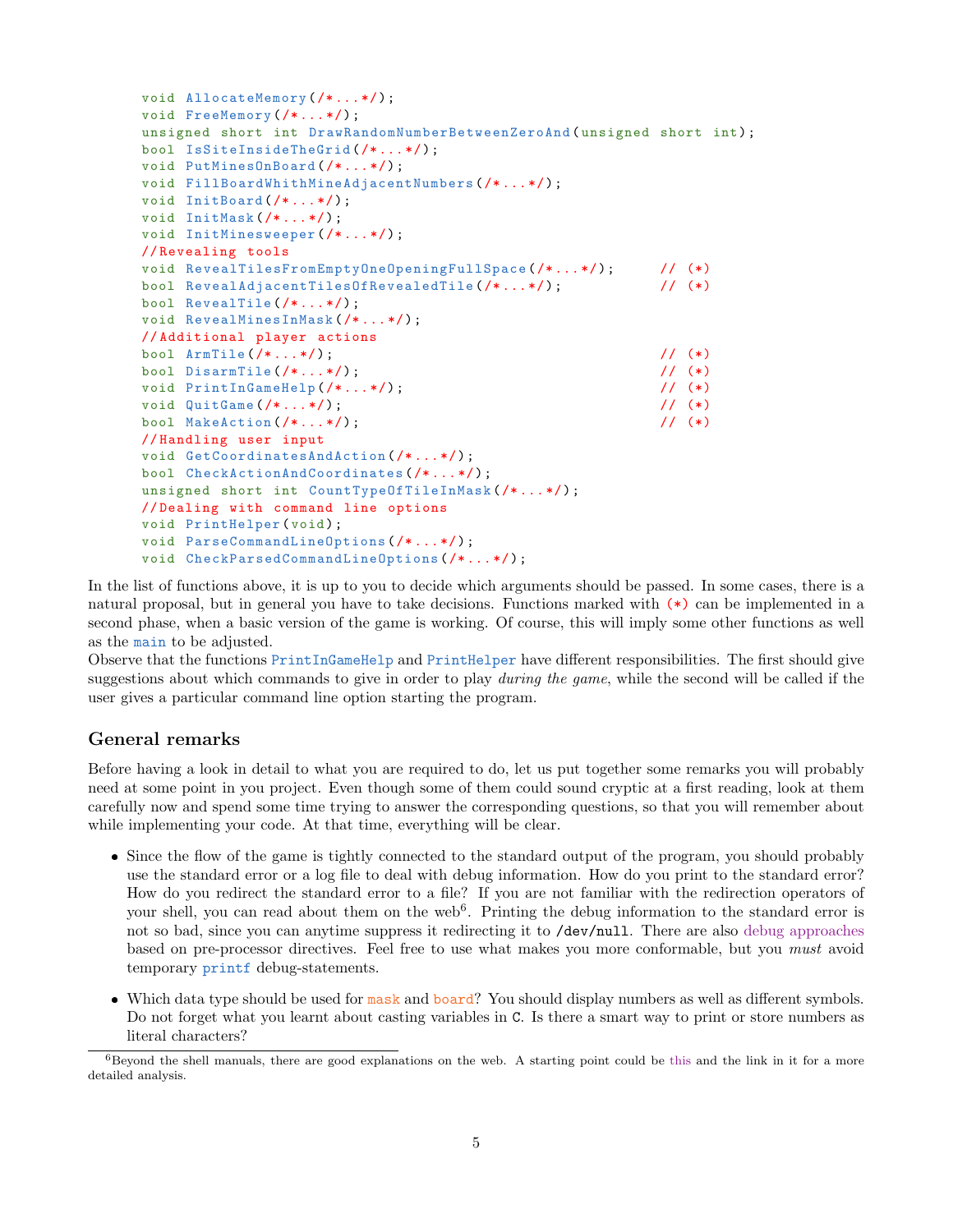• Once you have a *working* function to reveal only the tile at the coordinate given by the user, you can implement the more advanced feature to reveal all the surrounding ones if such a tile has no adjacent mines. This is a well known algorithm which is called [flood fill,](https://en.wikipedia.org/wiki/Flood_fill) which is naturally recursive. The basic idea is to make some checks to stop the recursion, act on one tile and then let the recursion start.

```
void RevealTilesFromEmptyOneOpeningFullSpace (/* ... */) {
    /* 1) Stop the recursion if outside the board, if the board contains a
     * mine or if the mask was opened .
     * 2) Reveal tile
     * 3) If the tile has no adjacent mine , start recursion
     */
}
```
- When the code to reveal a tile is ready (including the flood fill algorithm), you can add the code to dig under an already revealed tile. This means that the player can ask to reveal again a tile and in this case the code should reveal all the adjacent tiles which have not been set as armed. Be careful to check that there are enough armed tiles before revealing them!
- Colours in the terminal are not universal and you could run in portability issues. Being aware of this aspect, we will ignore it in this project. Read about [formatting in the terminal](https://misc.flogisoft.com/bash/tip_colors_and_formatting) and try to figure out how to achieve it in your C program. It could be useful to know that \e[ in bash is mapped to \033[ in C. If you really cannot use colours in your game (but what a pity!), use a different notation for each type of tile. Actually, the responsibility of printing colours to the screen should be of the printing functions and the variables mask or board should not know anything about colours! A tile set as armed, for example, should be set to A in the mask and then the function which prints to the screen the grid should convert  $A$  to  $\blacksquare$ . In any case, your notation must be explained in the documentation of the game.
- It would be nice to clean the terminal at each player choice of coordinates to avoid the board to vertically move. Have a look to the int system (const char\* command) function of the stdlib.h library.
- Write a readable code. You do not have to write a professional and releasable code, but this is not a good excuse to write something that nobody (even yourself in few weeks) will be able to understand. There are even books about clean code<sup>[7](#page-5-0)</sup>. To get a reasonable result, it is enough to give reasonable names to variables and functions. Good names often do not require explanations as the functions given above demonstrate. Just think before giving a name, it usually suffices. Too short names are highly discouraged, with few exceptions. For example using  $m$  and b instead of mask and board is not wise and renaming them in a second moment could be quite painful.
- Test your code. Test it again. And again. It could sound crazy, annoying, pedantic, whatever, but it will come the day you will regret not having tested your code a bit more you did. Guaranteed. About [software](https://en.wikipedia.org/wiki/Software_testing) [testing](https://en.wikipedia.org/wiki/Software_testing) there are not only books, but even code development models based on it. We will not go so far, but we definitely need to test our game. Would you be happy to play a not working game? Or, even worse, to loose a game because of a bug? A basic approach could be to test each function you developed alone. Given a function type FunctionExample(/\*...\*/) you could write a bool FunctionExample\_test(/\*...\*/) which gets the same parameters and returns true if the test passed and false otherwise. You could then have some code like

```
void RunTests (/* ... */) {
    unsigned short int testsPassed=0, testsFailed=0;
    if( FunctionExampleOne_test (/* ... */) ) testsPassed ++; else testsFailed ++;
    if( FunctionExampleTwo_test (/* ... */) ) testsPassed ++; else testsFailed ++;
    // ...
    printf ("\n %u tests run, %u passed, %u failed.\n\n",
            testsPassed+testsFailed, testsPassed, testsFailed);
}
```

```
7Robert C. Martin – Clean Code: A Handbook of Agile Software Craftsmanship.
```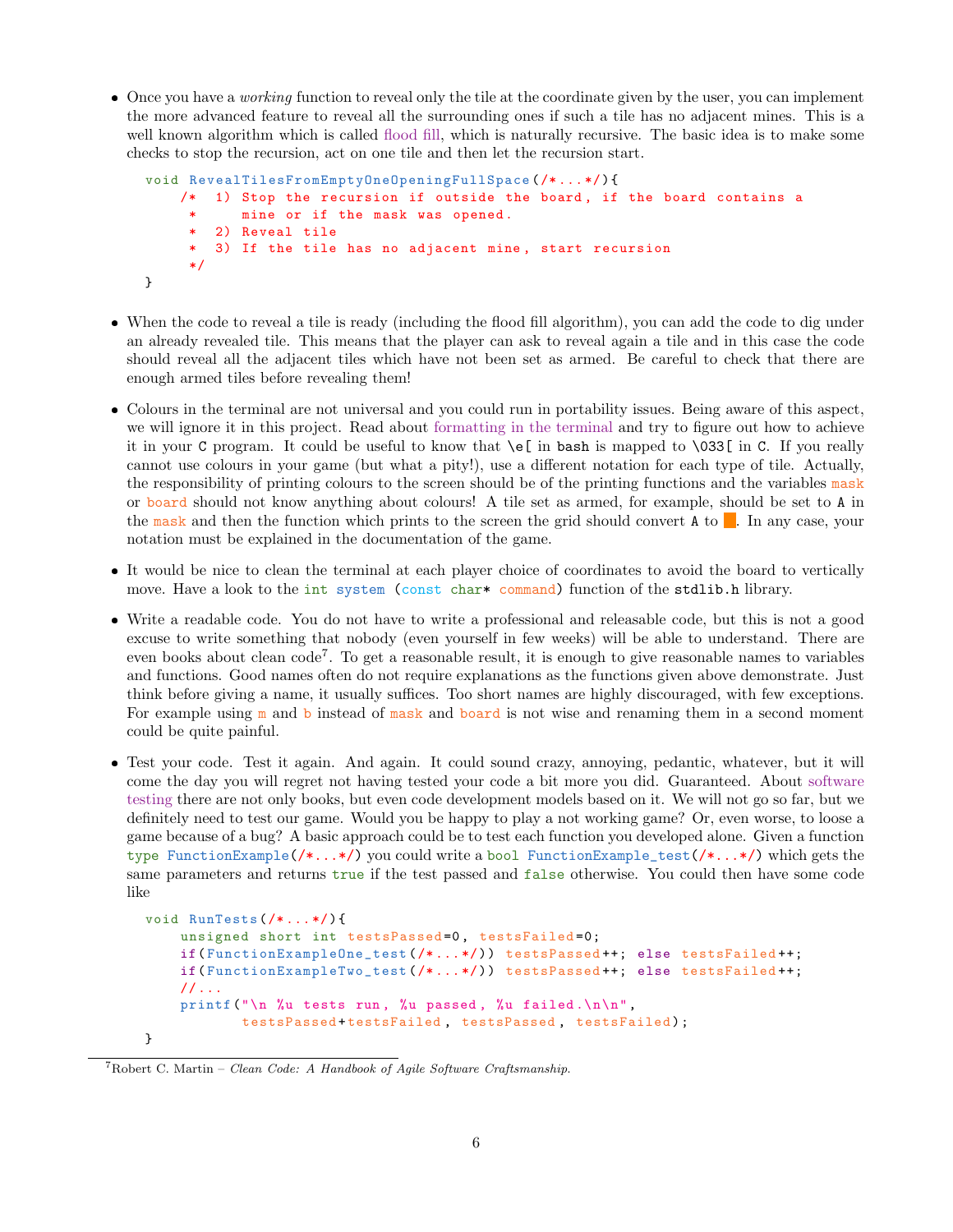to run your tests (maybe in a different executable). You could even set up a struct per function to collect its arguments and, maybe, a struct containing several structs to be passed to RunTests<sup>[8](#page-6-0)</sup>.

 Organise your code in different source code files. If you are wondering about why you should do something like that, *facilitate code reuse* and *share code between projects* are the immediate answers<sup>[9](#page-6-1)</sup>. Debugging and reading the code gets also quicker when you have to move in files with few dozens of lines instead of few hundreds. Clearly, the code splitting has to be done with a pinch of salt and putting one function per file would not be a wise way of doing it. In our project the code can be naturally grouped according to its functionality and, hence, this could suggest how to organise it in files. But also a minimal division like putting all the functions together in a file would be fine<sup>[10](#page-6-2)</sup>. Having the code implemented in at least one separate file allows testing it in a completely separate program, in which the own code is included as  $\#\text{include }$  "myCode.h". You should have learnt how to compile code which is separated in several files, but if you still have some doubts you can read it again [around in the web.](http://www.gribblelab.org/CBootCamp/12_Compiling_linking_Makefile_header_files.html)

### 3 Your tasks

And now, it is time to code! Well, not so fast. Your first task is to have clear in mind what you have to do in the project and, hence, read this section very carefully and come back to the previous ones whenever you need it. Basically, your project is divided in two parts, which are going to be described here below.

#### Part I: Implement the basic game

You should start implementing the basic game, whose rules have to match those described in §[1.](#page-0-1) In order to do so, follow §[2](#page-1-1) and provide your code with all the functionality needed to handle the game. If something is not clear to you, ask before doing (but read the previous sections before asking). In the beginning, focus on the basic feature of the game (e.g. print grid without colours to screen, reveal one tile at once). You will improve your game later. There are some features, which you are required to respect. Just to stress them again, you can find in the following list the aspects of the game to be implemented. Again, for more details, refer to the previous sections (for example, you are highly encouraged to use the suggested structure of functions and data type).

- Your executable must accept a set of command line options (e.g.  $-r$ ,  $-c$ ,  $-m$ ). A mandatory one is  $-h$ , which does not run the game, but explains how to play to the user and gives information about the existing command lines options. It should be possible to run the program without options as well. In this case, a default game should start.
- Your program has to be able to print the grid in a sufficient nice way to the output. At the beginning, use the notation in the first column of the table in §[2](#page-1-1) and only at the end turn it into the coloured version.
- You need a timer in your game. Use it to tell the player at each step how much time elapsed from the game start. Give to her/him also the information about how many tiles were armed and how many mines are in the game.
- The possible actions the player can do at each step are reveal, arm or disarm a tile as well as get help or quit.
- Revealing a tile without adjacent mines must make all the adjacent tiles be revealed as well (as cascade effect).
- $\bullet$  A revealed tile containing a number n could be *digged*, i.e. revealed again. This should make all the unarmed adjacent tiles be revealed, if there are at least  $n$  adjacent marked-as-armed tiles.
- The end of the game should be handled printing the grid a last time. If the player won, all the tiles with a mine have to be replaced by  $\blacksquare$ . If the player lost, all the tiles with a mine have to be showed as  $\blacksquare$ , emphasising the one  $\blacksquare$  that made the player loose.

<span id="page-6-0"></span><sup>8</sup>A more elegant, but rather advanced approach, makes use of [variadic functions](http://en.cppreference.com/w/c/variadic)

<span id="page-6-1"></span><sup>&</sup>lt;sup>9</sup>[Here,](https://www.gamedev.net/articles/programming/general-and-gameplay-programming/organizing-code-files-in-c-and-c-r3173) you can find a nice overview about why but also about how to achieve the splitting.

<span id="page-6-2"></span><sup>10</sup>This file can be split later on if it grows too much.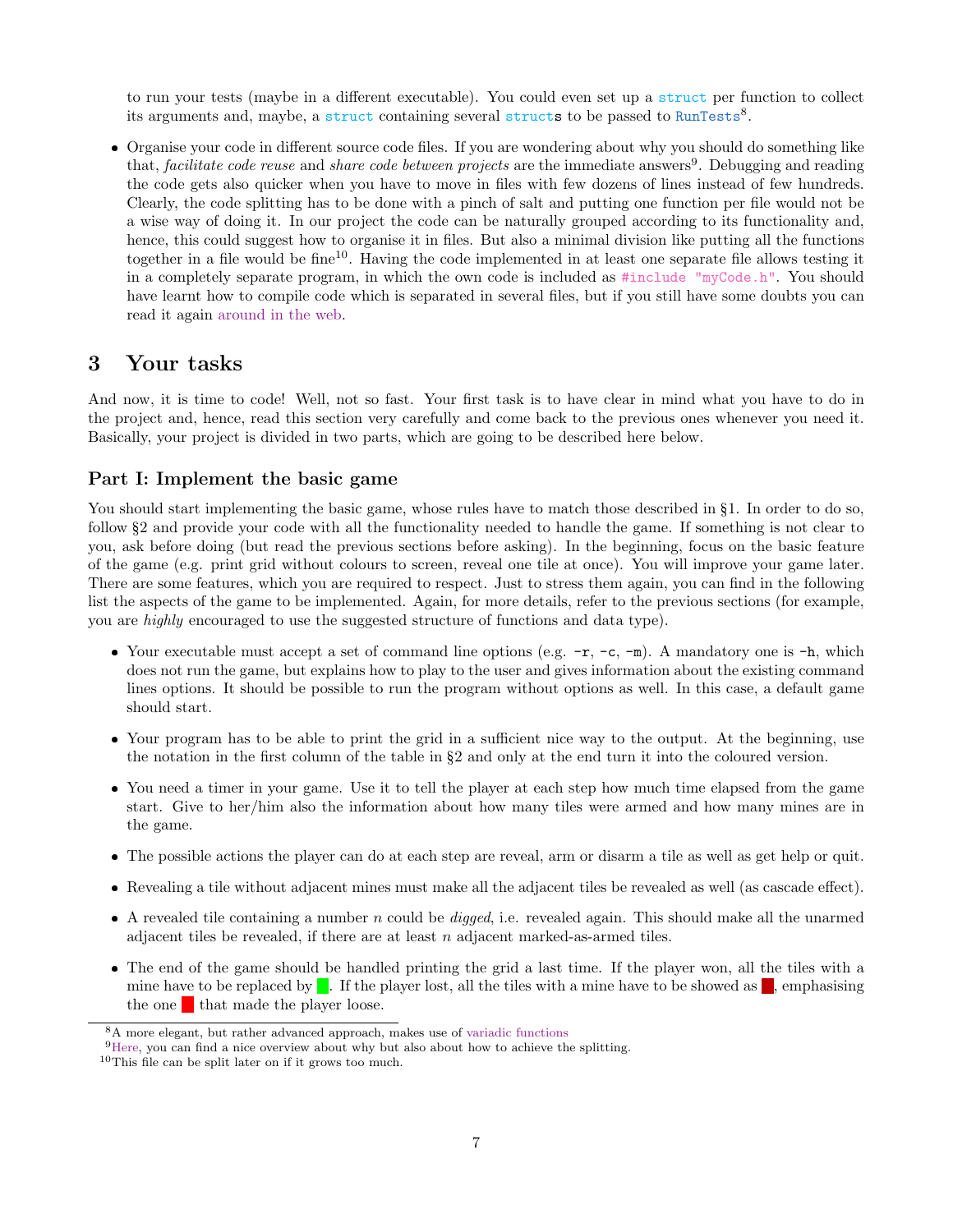- Implement a debug mode in your code. It does not matter if you do it using the standard error, a log file or a pre-processor macro. You must just avoid to add and later remove printf statement to understand what was wrong.
- Write readable code. It is important as such, but it is a must if you get in trouble and you want someone to help you. . .
- Split your code into several files. It is up to you how, but implementing everything in the same file is not an option.
- Each function you implement needs to be tested. Do it as you think it is better, but do it in a way that you can run your tests over and over again. Having a separate executable which runs the tests and produces a report like

---------------------------------- Running 3 tests ... 1/3 Function\_One OK 2/3 Function\_Two FAILED 3/3 Function\_Three OK ... done ! ----------------------------------  $2 \text{ test(s)}$  passed,  $1 \text{ test(s)}$  failed! ----------------------------------

sounds like a good idea. Please, avoid to implement all the functions at first and all the tests afterwards. Having some tests for a function allows you to check if you broke something changing or adding some  $\text{code}^{11}$  $\text{code}^{11}$  $\text{code}^{11}$ . If you print some output in the tests, redirect it to a tests log file, so that the report does not get messed up. Despite the fact you could be thinking this is a boring task, it is how it works in real life. Testing your code is the only way to constantly guarantee it works.

#### Part II: Extend the basic game

Once you have a working game, fantasy (together with some motivation) can bring you anywhere. To consider your project finished you need to either

A: implement variation [\(vi\)](#page-1-2) together with one other variation of the game described in §[1,](#page-0-1)

or, if you feel very (but very) motivated,

B: implement a Graphic User Interface (GUI) for the game.

#### Alternative A

It is the one you are encouraged to approach. You are free to choose any variation of the game, but consider that some of them are really challenging. Here some subjective comments on each of them.

- (i) The logic of the game does not change, but handling the field in the memory requires some modification. Of course any shape can be put in a rectangle. . .
- (ii) Having not square tiles makes the printing part of the code much trickier. The flood fill algorithm should be adapted as well.
- (iii) This variation requires more work, since more functionality has to be added. How to signal more than one mine? How to have numbers higher than 9 under a tile? How to give to the player the information about the armed tiles? Nothing impossible, but longer than others.

<span id="page-7-0"></span> $11$ Unless you drastically change the responsibility of a function, all the previously written tests should continue to pass when you implement a new feature.